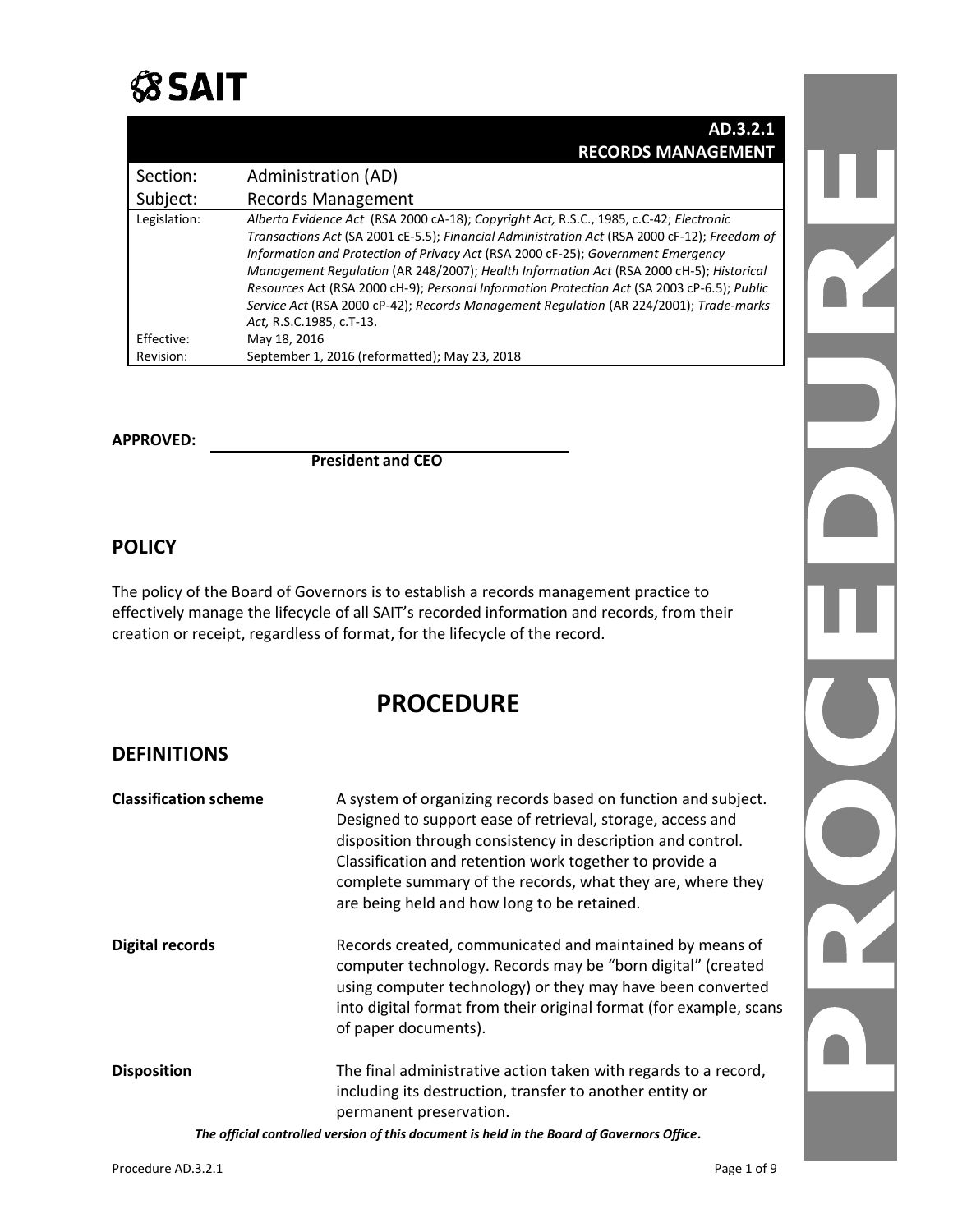

| <b>Electronic record</b>                            | Records entered, created, manipulated and/or stored on<br>electronic media that show evidence of actions and decisions<br>made in the normal course of business. Examples include but<br>are not limited to electronic mail (email), electronic document<br>exchange (fax), word processing, spreadsheets, database files,<br>web pages, voice mail, text messages and audio and video files.                                                                                                                            |  |
|-----------------------------------------------------|--------------------------------------------------------------------------------------------------------------------------------------------------------------------------------------------------------------------------------------------------------------------------------------------------------------------------------------------------------------------------------------------------------------------------------------------------------------------------------------------------------------------------|--|
| Hard copy                                           | Any record that exists as a physical object or form.                                                                                                                                                                                                                                                                                                                                                                                                                                                                     |  |
| <b>Historical</b>                                   | Information that serves to record historically significant<br>functions, activities or events.                                                                                                                                                                                                                                                                                                                                                                                                                           |  |
| <b>Information</b>                                  | Data or knowledge that is communicated in the course of<br>business.                                                                                                                                                                                                                                                                                                                                                                                                                                                     |  |
| Integrity                                           | The accuracy and consistency of the record over its entire<br>lifecycle.                                                                                                                                                                                                                                                                                                                                                                                                                                                 |  |
| <b>Legal hold</b>                                   | A process that an organization uses to preserve all forms of<br>relevant information when litigation is reasonably anticipated,<br>threatened, pending or in progress.                                                                                                                                                                                                                                                                                                                                                   |  |
| Lifecycle                                           | Distinct phases of a record's existence, from creation to final<br>disposition.                                                                                                                                                                                                                                                                                                                                                                                                                                          |  |
| <b>Official record</b>                              | Original document from which subsequent copies might be<br>made.                                                                                                                                                                                                                                                                                                                                                                                                                                                         |  |
| Record                                              | Information created, received and maintained as evidence by an<br>organization or person, in pursuance of legal obligations or in<br>the transaction of business. A record may be in any form. This<br>includes notes, images, audio-visual recordings, x-rays, books,<br>documents, maps, drawings, photographs, letters, vouchers and<br>papers and any other information that is written,<br>photographed, recorded or stored in any manner, but does not<br>include software or any mechanism that produces records. |  |
| <b>Records management</b>                           | Field of management responsible for the efficient and<br>systematic control of the record lifecycle.                                                                                                                                                                                                                                                                                                                                                                                                                     |  |
| <b>Retention and</b><br><b>Disposition Schedule</b> | A legal instrument that describes the records under the<br>control of a public body and that specifies how long and where<br>the records must be kept as they progress through the phases<br>of their life cycles, the format in which the records must be<br>stored, and what their final disposition will be (destruction or<br>archival preservation) at the end of their life cycles. This is also<br>referred to as the "Retention Schedule".                                                                       |  |

*The official controlled version of this document is held in the Board of Governors Office.*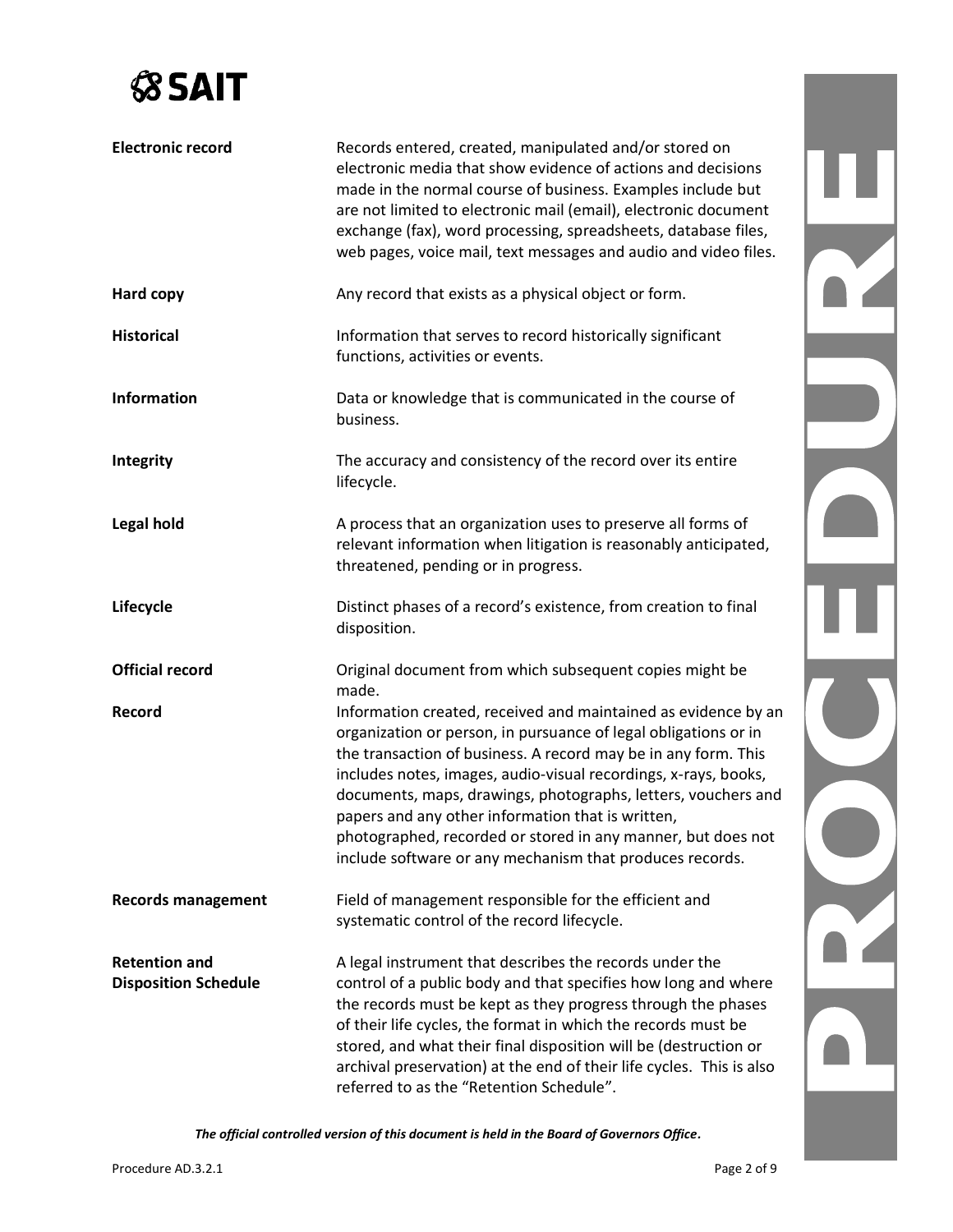| 58 S.A.                   |                                                                                                                                                                                                                                                                                                           |  |
|---------------------------|-----------------------------------------------------------------------------------------------------------------------------------------------------------------------------------------------------------------------------------------------------------------------------------------------------------|--|
| <b>Scholarly activity</b> | Scholarly activity in the polytechnic context is any activity that<br>involves the intentional creation, integration and/or<br>transmission of knowledge with a view to informing<br>professional practice, contributing to the state-of-practice<br>within a field and/or impacting the broader external |  |
|                           | environment. Applied research is one form of scholarly activity<br>at SAIT.                                                                                                                                                                                                                               |  |
| <b>Transitory record</b>  | A record that has only immediate or short-term usefulness and<br>will not be needed in the future. Transitory records contain<br>information that is not required to meet legal or financial                                                                                                              |  |
|                           | obligations or to sustain administrative or operational functions<br>and has no historical value.                                                                                                                                                                                                         |  |
| <b>Vital record</b>       | A record that is essential for preserving, continuing or                                                                                                                                                                                                                                                  |  |
|                           | reconstructing the operations of SAIT and protecting the rights                                                                                                                                                                                                                                           |  |
|                           | of SAIT, its employees and its stakeholders in the event of a<br>disaster.                                                                                                                                                                                                                                |  |

## **GOVERNING PRINCIPLES**

- 1. Establishing recordkeeping as a systematic part of SAIT's business operations is essential to ensuring records are identified, captured, managed and retained in an accessible and usable format that preserves the integrity of the record over time.
- 2. The Classification Scheme and Retention and Disposition Schedule (the "Retention Schedule") is a living document and must be maintained and updated to reflect changes in SAIT's operational, fiscal, policy and regulatory requirements.
- 3. The following recordkeeping principles apply to SAIT's business records:
	- a) Accountability
		- i) SAIT is the owner of all recorded information related to the institution and to all of its organizational units.
	- b) Transparency
		- i) SAIT will actively document, in an understandable manner, the processes and activities of the recordkeeping practice, and will make the documentation available to all record custodians. Record definitions and terms must be defined consistently and be accessible across SAIT.
	- c) Integrity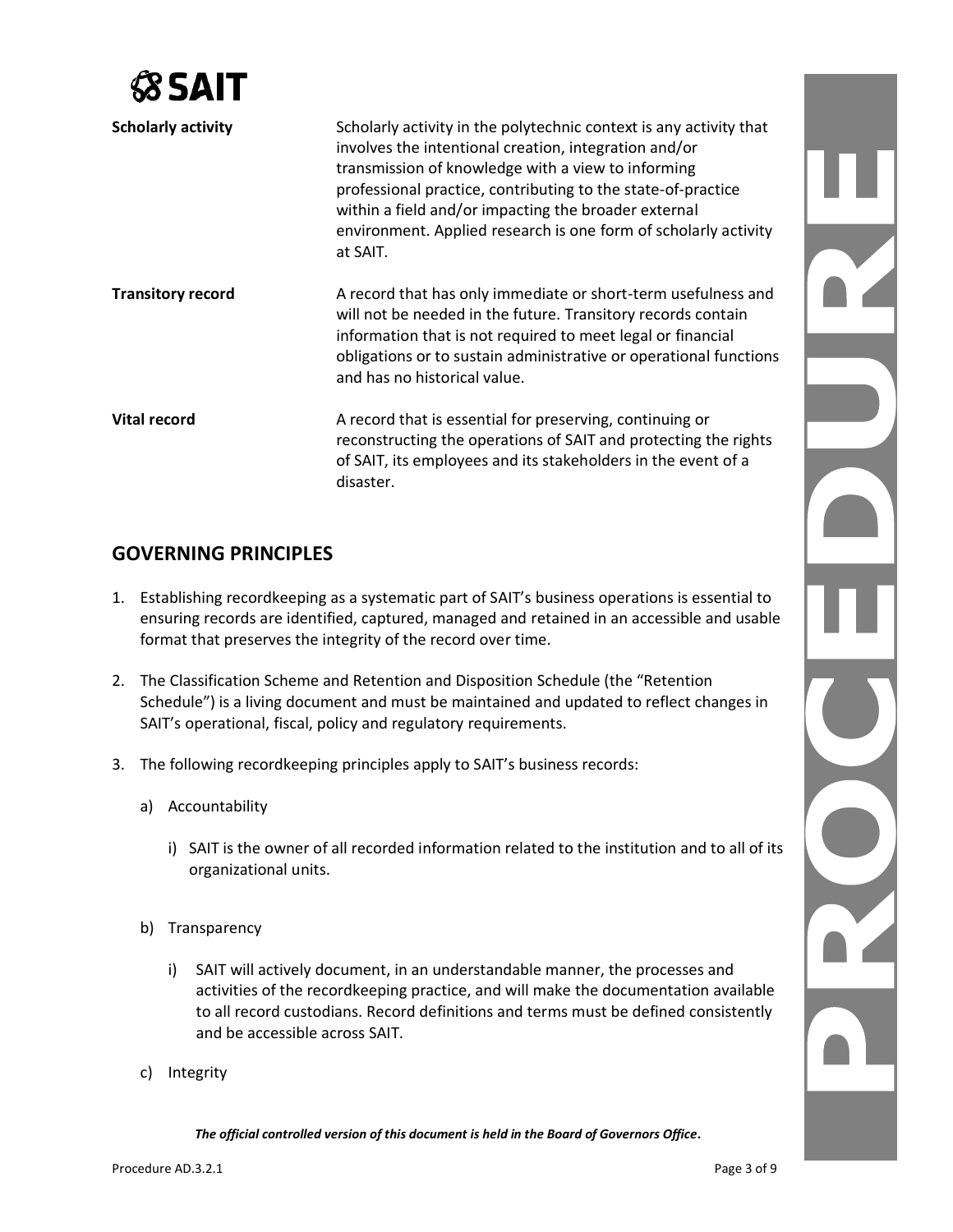

- i) Records must be maintained and managed over time in an auditable and traceable manner.
- ii) The ability to prove that records are authentic, meaning that the origin, time of creation or transmission and content are what they are supposed to be.
- d) Protection
	- i) SAIT records must be protected from unauthorized access and modification. In particular:
		- Appropriate record security measures must be adhered to at all times to ensure the safety, quality and integrity of SAIT records.
		- A person who receives authorization for access to records cannot transfer the authorization to another individual.
		- Records in electronic format must be protected by appropriate electronic safeguards and/or physical controls that restrict access to only authorized users.
		- Records in hard copy format must be stored in a manner that restricts access to only authorized users.
	- ii) Record custodians leaving SAIT or changing positions within the institution are to leave all records in their previous school/department.
	- iii) Records must be accessed and used only for their intended purpose. Records must not be accessed or manipulated for personal gain or out of personal interest or curiosity.
- e) Compliance
	- i) SAIT will manage its records in accordance with applicable legislation, regulations, policies and procedures, in order to meet operational, legislated, financial and historical requirements.
	- ii) All record custodians must:
		- Comply with the *Freedom of Information and Protection of Privacy Act* (*FOIP Act*) and SAIT's FIRST principles when accessing SAIT's records.
		- Respect the privacy of individuals whose record is being accessed. No subsequent disclosure of personal information contained in recorded information may be made. Disclosure includes but is not limited to verbal references or inferences, correspondence, memoranda or sharing of hard copy or electronic records.
		- *The official controlled version of this document is held in the Board of Governors Office.* • Comply with the current Payment Card Industry (PCI) security standards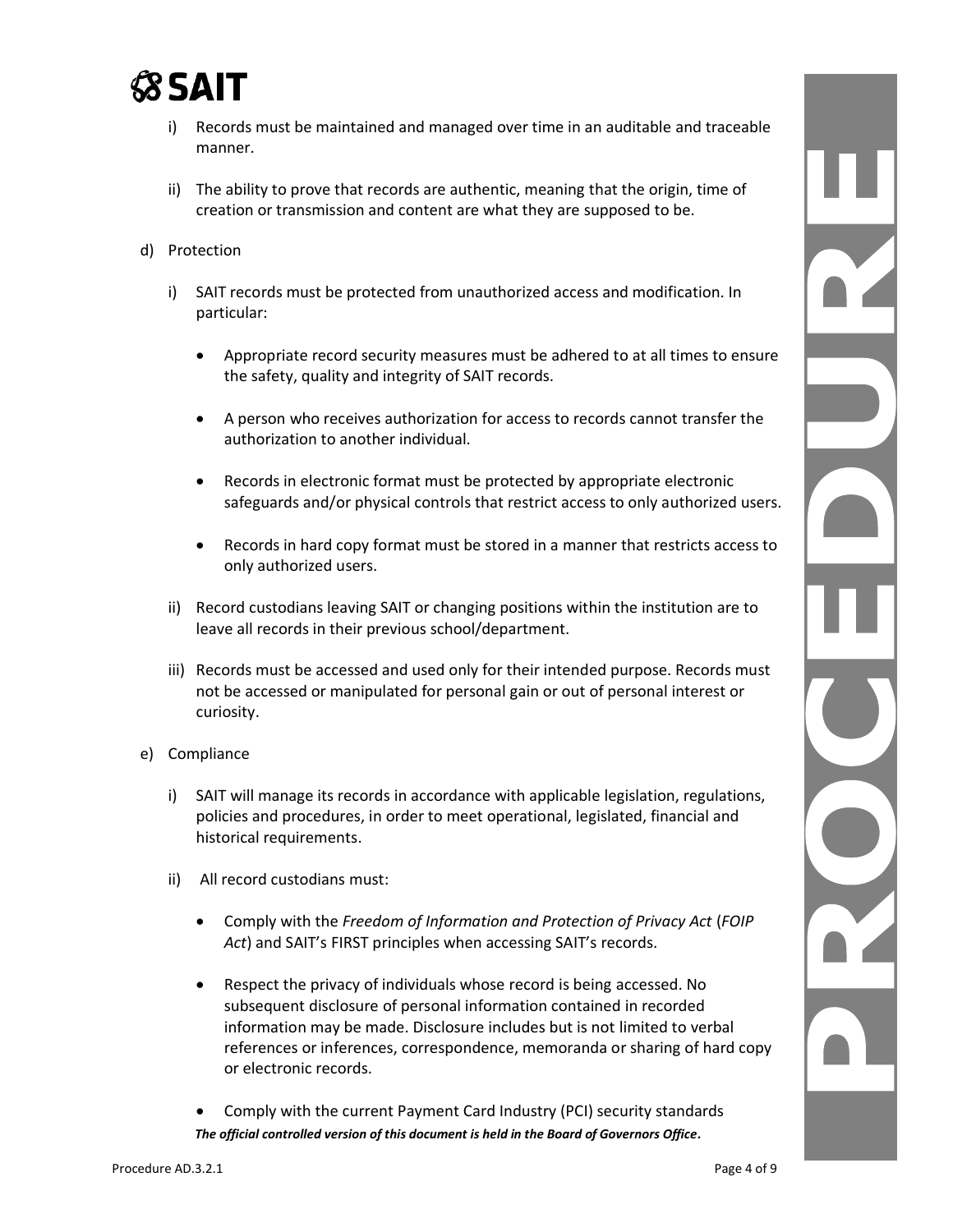

### f) Availability

- i) SAIT will ensure records are available in a timely, efficient and accurate manner when retrieval is requested.
- ii) Access to records relies on having an efficient set of tools and methods to make the retrieval and organization of records successful at all levels of SAIT. This includes:
	- A routine approach for capturing metadata, which must be documented and utilized in all applicable systems.
	- Routinely backing up electronic information to ensure restoration in the event of a disaster, a system malfunction or data corruption.

#### g) Retention

- i) To ensure records are retained only for as long as they are needed, retention of records will be scheduled according to operational, fiscal, legal and historical requirements.
	- Records are consistently retained for the appropriate amount of time.
	- Records that reflect SAIT's history should be preserved for the life of SAIT.
	- The Retention Schedule addresses what business records must be retained for what length of time.
	- The Retention Schedule excludes records created, received and retained by employees as part of their activities resulting from applied research agreements and proposals, or from scholarly activities.
	- Transitory records will be identified and managed according to established procedures.
- h) Disposition
	- i) Disposition of records at SAIT will be in accordance with the identified time frames found in the Retention Schedule. Secure and appropriate disposition for records will be applied.
		- Disposition of records will cease in the event of a legal hold, audit process or *FOIP Act* request.
		- Disposition of records will follow an auditable and documented approval process.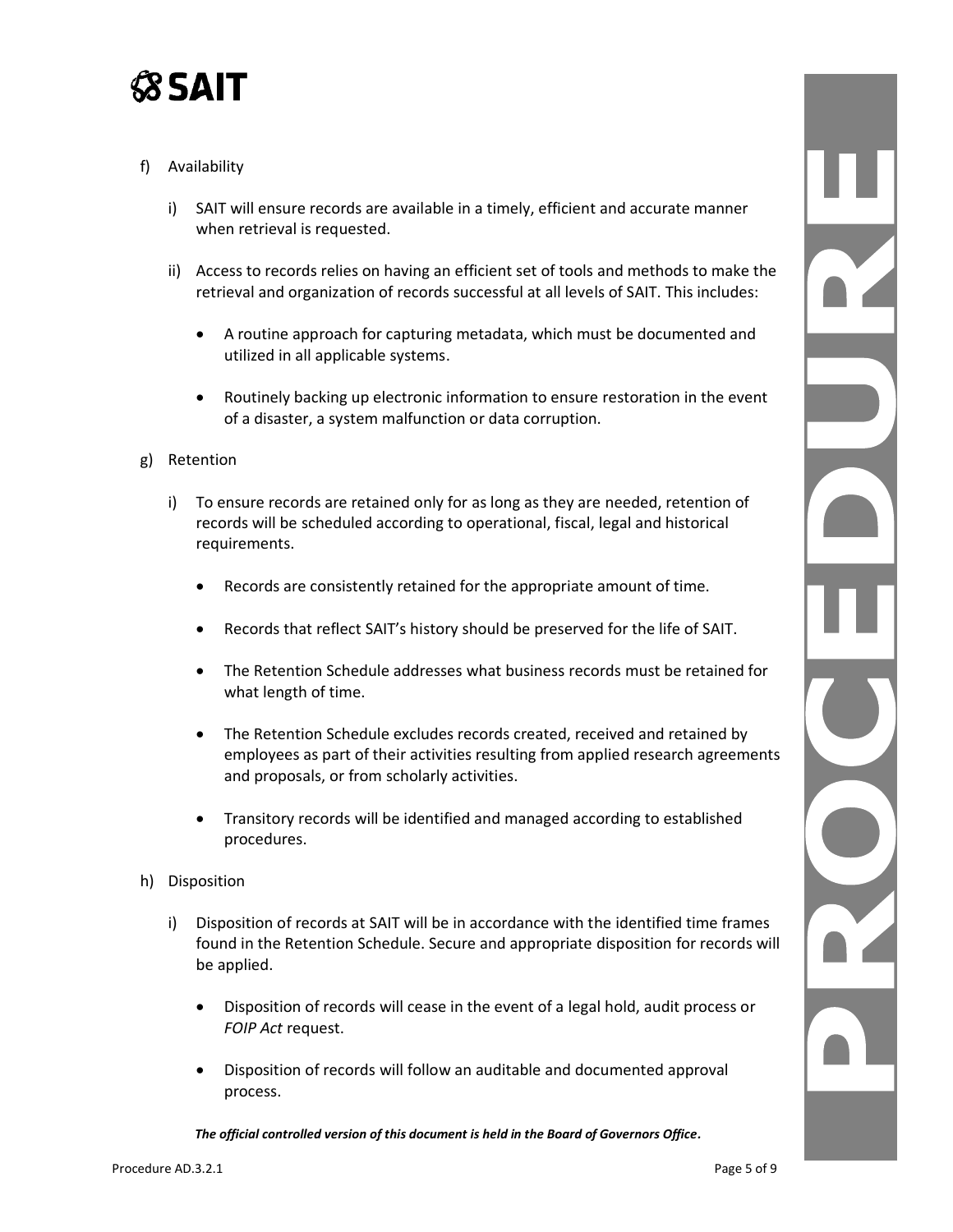## **SSAIT**

- Records in all media are disposed of in a manner appropriate to the information content and retention policies.
- 4. SAITs CFO and vice president, finance and corporate services, is responsible for the overall administration of this policy and accompanying procedures

## **PROCEDURE**

#### **A. Scope**

- 1. The practice of records management falls to record owners, trustees, stewards and custodians at SAIT and applies to information created and received in the course of business, regardless of format or medium of storage.
- 2. It includes all records such as email, texts, websites, social media, databases and business records.
- 3. This applies to records created and managed in-house and off-site.

#### **B. Records Management Roles and Responsibilities**

- 1. Record custodians may act in one or more specific roles when creating, collecting, maintaining, transmitting, accessing or using records produced by the institution and must understand and fulfill the responsibilities of their roles.
- 2. SAIT will establish and manage records using the principles of stewardship and record sharing. Roles and responsibilities have been established to promote and safeguard the integrity, security and appropriate access to records**.** These roles include:

| <b>Record custodian</b> | All SAIT employees, contractors, sub-contractors and agents are<br>considered record custodians. Record custodians need and use<br>SAIT records as part of their assigned duties. Record custodians<br>may act in one or more specific roles when creating, receiving,<br>collecting, reading, copying, querying, updating, maintaining,<br>transmitting, accessing or using paper or electronic records and<br>must understand and fulfill the responsibilities of their roles. All<br>record custodians have an obligation to properly document<br>what they do by creating accurate records of their activities and<br>by ensuring that the appropriate records and information<br>relating to business decisions are retained. |
|-------------------------|------------------------------------------------------------------------------------------------------------------------------------------------------------------------------------------------------------------------------------------------------------------------------------------------------------------------------------------------------------------------------------------------------------------------------------------------------------------------------------------------------------------------------------------------------------------------------------------------------------------------------------------------------------------------------------------------------------------------------------|
| <b>Record owner</b>     | SAIT is the owner of all records that SAIT creates and receives,<br>and determines how records will be shared.<br>Schools/departments are responsible for particular elements<br>and/or aspects of the records.                                                                                                                                                                                                                                                                                                                                                                                                                                                                                                                    |

*The official controlled version of this document is held in the Board of Governors Office.*

N C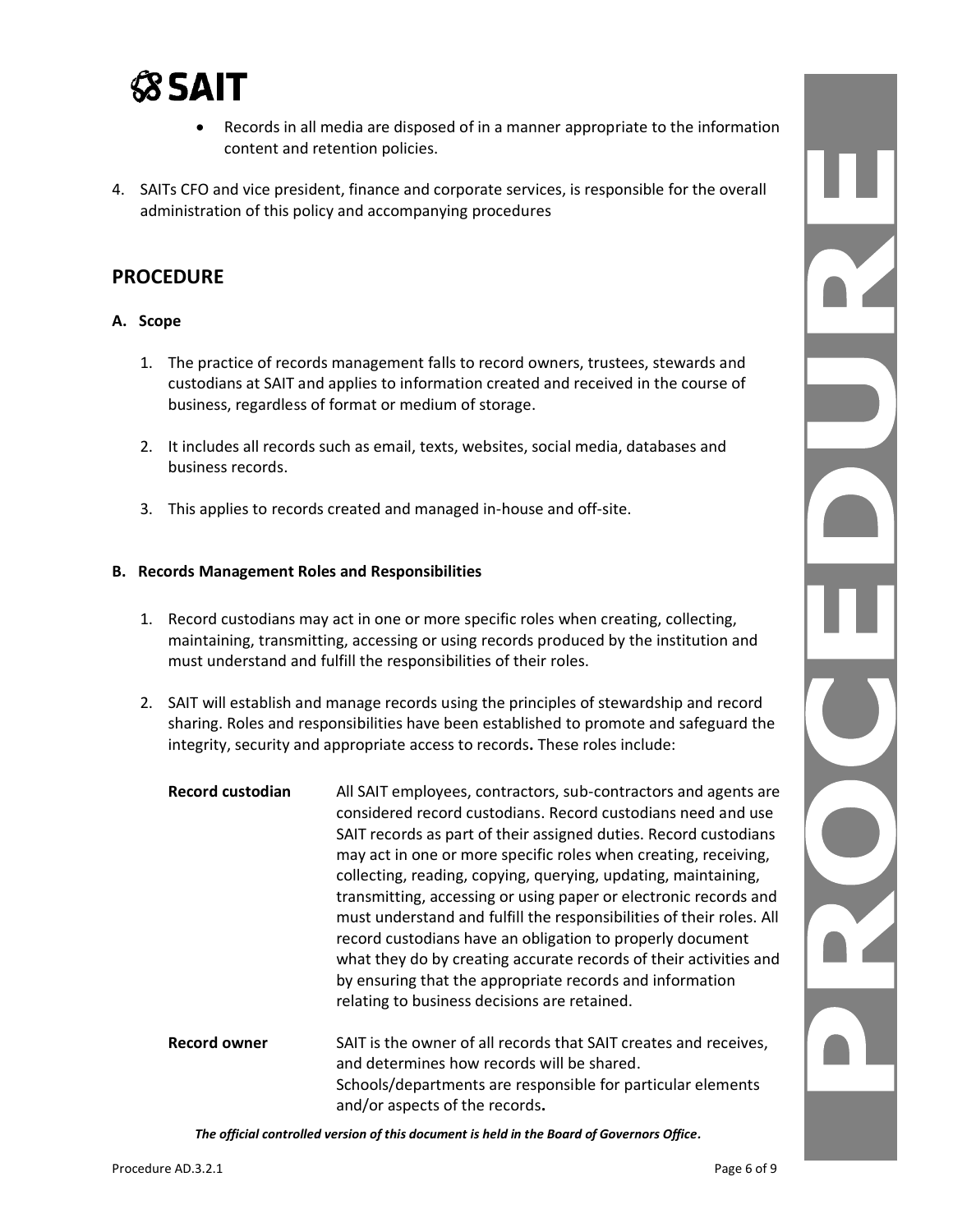# **SSAIT**

| <b>Record steward</b> | A person within the school/department responsible for all<br>queries and/or issues related to records. A record steward is a<br>business user with expert knowledge of business processes and<br>how records are used within those processes. The record<br>management activities assigned to the record steward may be<br>assigned or delegated by a record trustee.                                                                                                                  |
|-----------------------|----------------------------------------------------------------------------------------------------------------------------------------------------------------------------------------------------------------------------------------------------------------------------------------------------------------------------------------------------------------------------------------------------------------------------------------------------------------------------------------|
| <b>Record trustee</b> | Accountable for the security, privacy, definitions, quality and<br>compliance with record management policies and standards for<br>a specific school/department. Each trustee is responsible for the<br>trustee's assigned records, and for approving requests for<br>access to those assigned records. While most records will<br>eventually be stored electronically, this procedure covers the<br>use of records at all stages of the lifecycle, whether electronic<br>or in print. |
| <b>Services</b>       | Records Management The Records Management Services unit, Finance department,<br>is responsible for all aspects of records management, including<br>managing and maintaining the Retention Schedule, and<br>designing, implementing and providing training on records<br>management programs and operations.                                                                                                                                                                            |

### **C. Security Classification of Records**

1. All records must be assigned a security classification that identifies ownership and control. Records at SAIT fall into one of the four following categories:

| <b>Security</b><br><b>Classification</b> | <b>Description</b>                                                                                                                                                                                                | <b>Examples of Records</b>                                                                               | <b>Examples of</b><br><b>Risk Impacts</b>     |
|------------------------------------------|-------------------------------------------------------------------------------------------------------------------------------------------------------------------------------------------------------------------|----------------------------------------------------------------------------------------------------------|-----------------------------------------------|
| <b>Unrestricted</b>                      | Records created in the<br>normal course of business<br>that are unlikely to cause<br>harm. They are available to<br>the public, employees and<br>contractors, sub-<br>contractors and agents<br>working for SAIT. | Job postings, SAIT email<br>addresses,<br>course/program<br>descriptions, etc.                           | Little or no<br>impact                        |
| Protected                                | Records that are sensitive<br>outside of SAIT and that<br>could affect service levels<br>or performance.<br>Authorized access (to<br>employees, contractors,<br>sub-contractors and<br>agents) is on a need-to-   | Grades, records of birth,<br>personal contact<br>information other than<br>SAIT email addresses,<br>etc. | Disruption to<br>business if not<br>available |

*The official controlled version of this document is held in the Board of Governors Office.*

N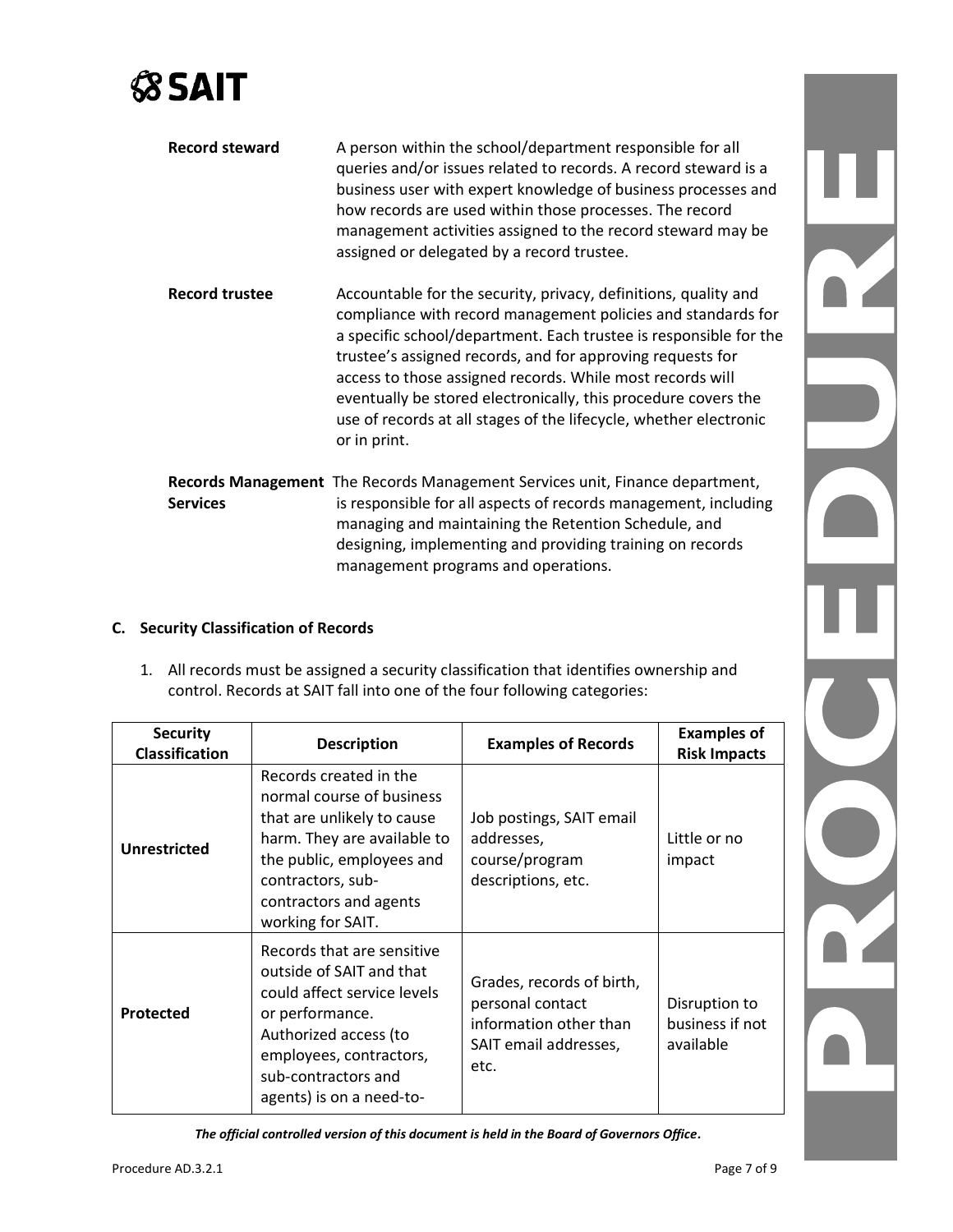

|                     | know basis for business-<br>related purposes.                                                                                                                                                                                                                                                         |                                                                                                                                                                                       |                                                                                                                      |  |
|---------------------|-------------------------------------------------------------------------------------------------------------------------------------------------------------------------------------------------------------------------------------------------------------------------------------------------------|---------------------------------------------------------------------------------------------------------------------------------------------------------------------------------------|----------------------------------------------------------------------------------------------------------------------|--|
| <b>Confidential</b> | Records that are sensitive<br>within SAIT and that could<br>cause serious loss of<br>privacy, competitive<br>advantage, loss of<br>confidence in SAIT<br>programs or damage to<br>partnerships, relationships<br>and reputation. They are<br>available only to a specific<br>function, group or role. | Personnel files, including<br>salary records, third<br>party business<br>information submitted in<br>confidence, etc.                                                                 | Loss of<br>confidence in<br>SAIT's<br>programs, loss<br>of personal or<br>individual<br>privacy                      |  |
| <b>Restricted</b>   | Records that are highly<br>sensitive and that could<br>cause extreme damage to<br>SAIT's integrity, image or<br>effective service delivery.<br>They are available only to<br>specific, named individuals<br>(or specific positions).                                                                  | Restricted areas, credit<br>card numbers, social<br>insurance numbers,<br>personal medical records,<br>budget prior to public<br>release, criminal<br>records/investigations,<br>etc. | Loss of public<br>safety, extreme<br>or serious<br>injury,<br>destruction of<br>partnerships<br>and<br>relationships |  |

#### **D. Non-compliance**

- 1. If questions about access, compliance or use of records arise and cannot be resolved through SAIT's processes or appear to have significant impact on record integrity and processes, matters must be escalated to the CFO and vice president, finance and corporate services for resolution.
- 2. Failure to comply may result in disciplinary hearings under procedure HR 4.4.1 [Corrective Action](https://www.sait.ca/assets/documents/about-sait/policies-and-procedures/human-resources/hr-4-4-1-corrective-action-procedures.pdf) Procedures.

## **POLICY/PROCEDURE REFERENCE**

- AD.3.2 Records Management policy
- AD.3.2.2 Transitory Records procedure
- AD.3.2.3 Retention and Disposition Schedule procedure